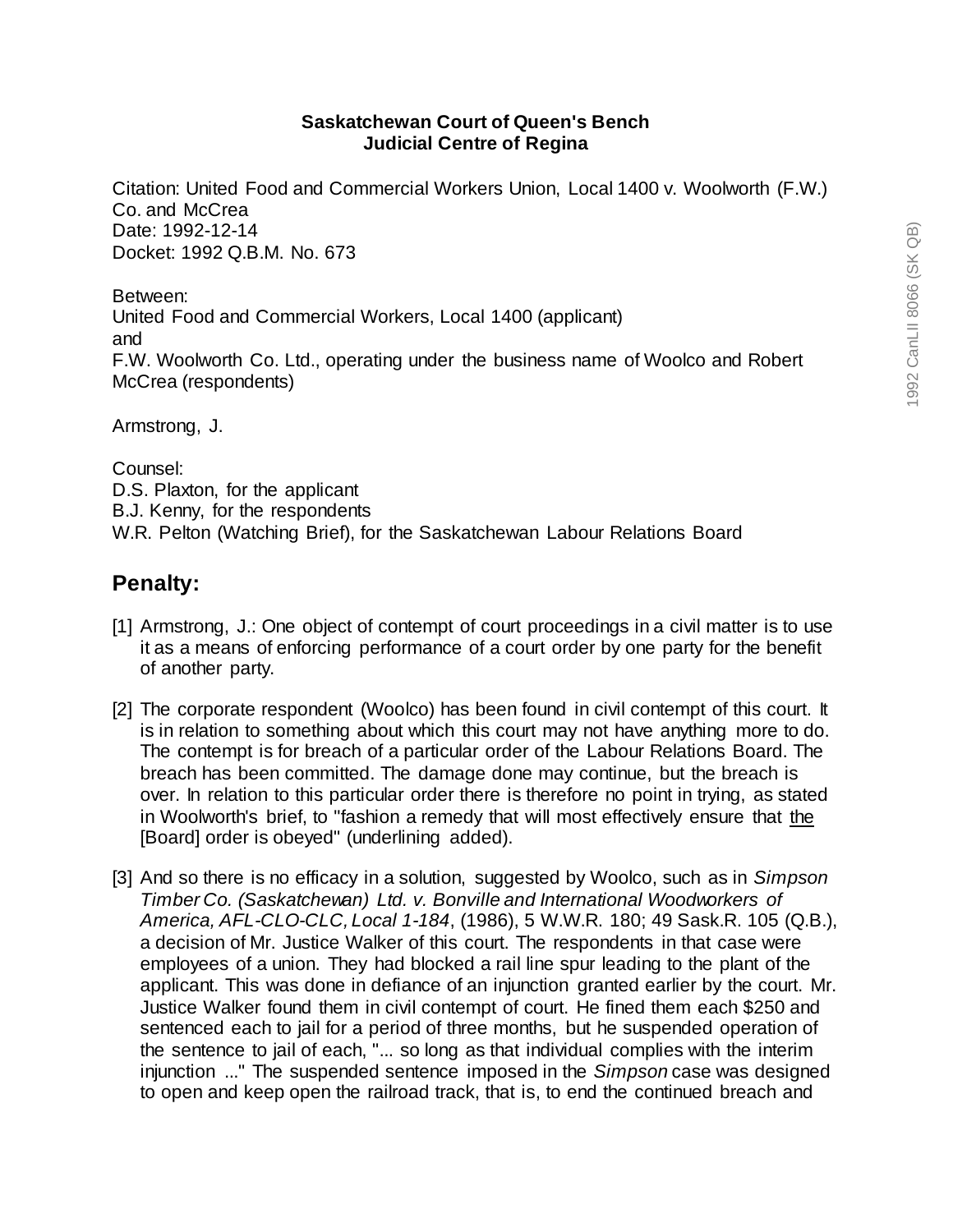keep the sentenced individuals from committing another breach. In the present case the breach consisted of an act now long done.

[4] Nor can this court in the present contempt proceedings seek to enforce directly, compliance generally with other orders of the Board. The finding of contempt is contempt in relation to what is in effect an order of this court, the Board order in question having been converted to such by being filed in this court pursuant to s. 13 of the *Trade Union Act*, R.S.S. 1978, c. T-17. This section reads:

"13 A certified copy of any order or decision of the board shall within 14 days be filed in the office of a local registrar of the Court of Queen's Bench and shall thereupon be enforceable as a judgment or order of the court, and in the same manner as any other judgment or order of the court, but the board may nevertheless rescind or vary any such order."

- [5] But this court can, and should act to ensure compliance in the future with orders of the court generally. Just because the contempt is civil does not mean that the court should be concerned only with the situation as between the parties and ignore any effect on the authority of the court generally. The public has an interest in the authority of the court being respected and maintained even though a matter is a dispute between two private individuals.
- [6] There is a further public interest factor to be considered. There is public involvement in this matter not found in an ordinary law suit between private parties.
- [7] *Re Mileage Conference Group of the Tyre Manufacturers' Conference's Agreement*, [1966] 2 All E.R. 849; [1966] 1 W.L.R. 1137; 110 Sol. Jo. 483; L.R. 6 R.P. 49 is an English case decided by the Restrictive Practices Court. Certain trade activities of a number of tire companies were declared to be against the public interest. Rather than enjoin the companies from further indulgence in the offending activities, the court accepted the undertakings of the companies to desist. The Registrar of Restrictive Trading Agreements applied to the court later on the grounds that the companies had broken their undertakings to the court. The court found that the companies had indeed broken their undertakings and that the breaches were contempts of court.
- [8] Mr. Justice Megaw, president of the court, in giving the decision of the court said, in relation to penalty, at p. 862:

"We are also of opinion that, just as the court can require, at least, payment of damages, where there has been a breach of an injunction by a party to litigation between two individual citizens, so also where the injunction or undertaking is given in litigation between the registrar, as representing the public interest and an individual or a company, the court, in imposing a financial penalty, may take into account, in addition to other factors, the injury to the public which must be deemed to be involved in the breach."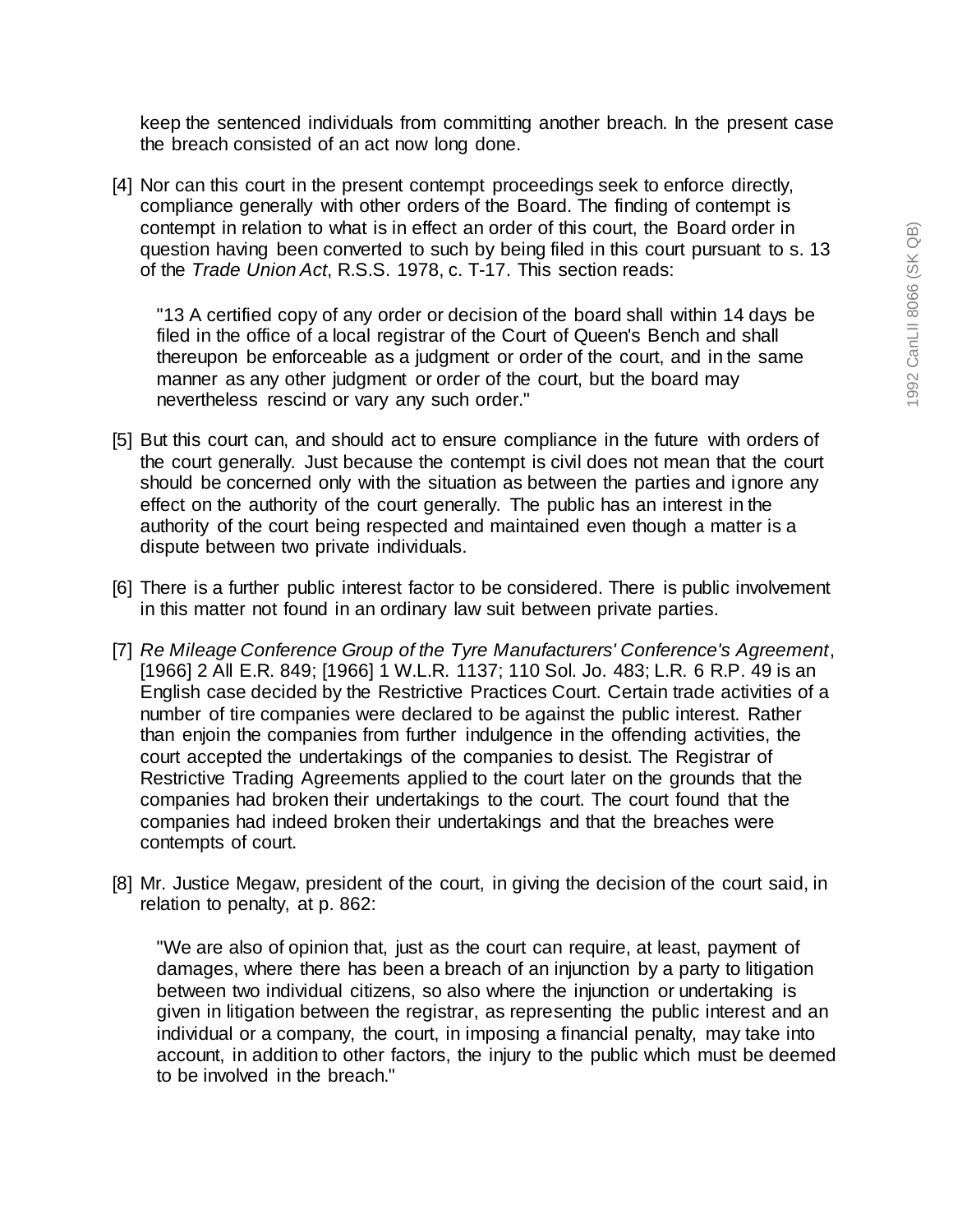- [9] The technical contempt in the present case arises out of the relations between the Union and Woolco. It was these relations that resulted in the Board order. The Board in a very real sense represents a public interest in the relationship between the applicant and Woolco. There is, accordingly, an element of damage to the public interest.
- [10] The Union filed a number of Board orders going back to the early 1950's in which Woolco is ordered to refrain from engaging in one or another unfair labour practice. If these orders have any relevance at all to assessing penalty in the present case, it is limited to indicating that the Board order in question in the present case is not the first Board order made against Woolco enjoining it from committing an unfair labour practice. There is not even evidence that there was breach of any of these Board orders, let alone any being filed in this court under s. 18 of the *Act* and then breached.
- [11] The Union also filed material showing and much emphasized in argument the great magnitude of the corporate respondent, its assets, its gross earnings and its net earnings. The argument of the respondent would have the court be much more concerned with having the penalty suit the offender than the offence. The financial information on Woolco and its size are really only relevant in consideration of two factors. The first is ability to pay. The other factor is that the fine to be effective must come to the attention of the offender. There would not be much point in this case in a fine that could be paid out of petty cash in a local store or treated as another item of overhead. Not only must the penalty come to the attention of Woolco, it must be taken seriously. On the need to have it taken seriously, I have considered the response by Woolco to notice of the application. I consider that the material filed by Woolco was a cynical exercise in sophistry.
- [12] After considering the whole of the circumstances I conclude that the appropriate penalty is a fine of \$50,000 to be paid on or before the tenth day after the date hereof.

## **Costs:**

- [13] The applicant shall have costs. In speaking to costs, counsel for the applicant spoke as if having to have an agent do much in Regina was somehow forced upon the applicant by the *Rules.* The only requirement for an agent is found in rule 8(2) which requires in this case an agent as an address for service within a limited distance of the Court House in Regina.
- [14] That the Union engages counsel with offices in Saskatoon to bring an application in Regina is not something for which the respondents should be required to pay even on an award of solicitor and client costs. Furthermore, the respondents should not have to pay for anything done by or for the applicant which is not directly relevant to the case.
- [15] The Union suggested the desirability of a lump sum award and counsel was